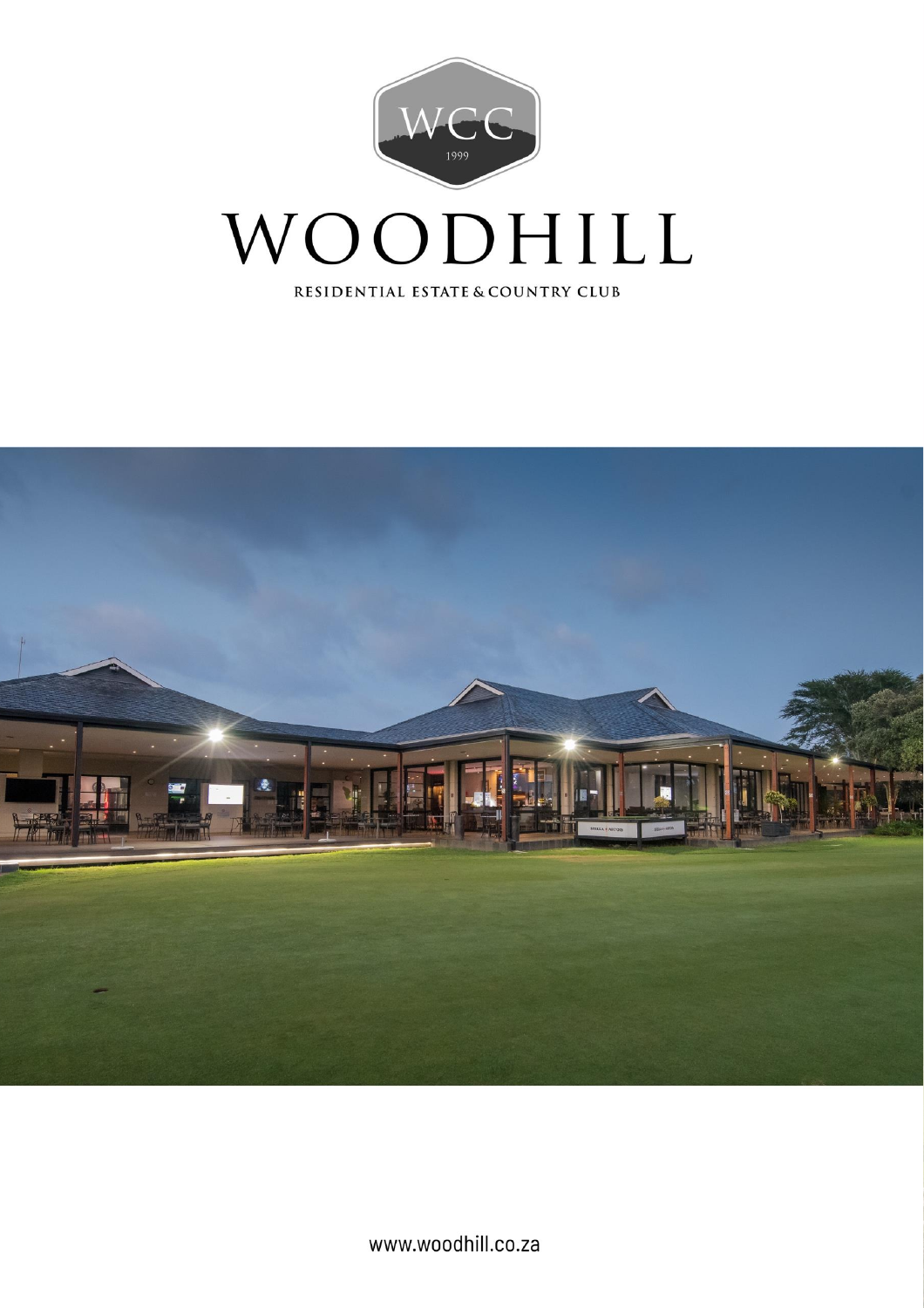# **INDEX**

- Platinum Membership
- Platinum Partner
- Gold Membership
- Gold Single
- Silver Membership
- Silver Single
- Student Membership
- Junior Membership
- Weekday Member
- Midweek Retiree (Pensioner)
- Retiree Members (Pensioner)
- Family Membership Quad & Quad +
- Under 35 Membership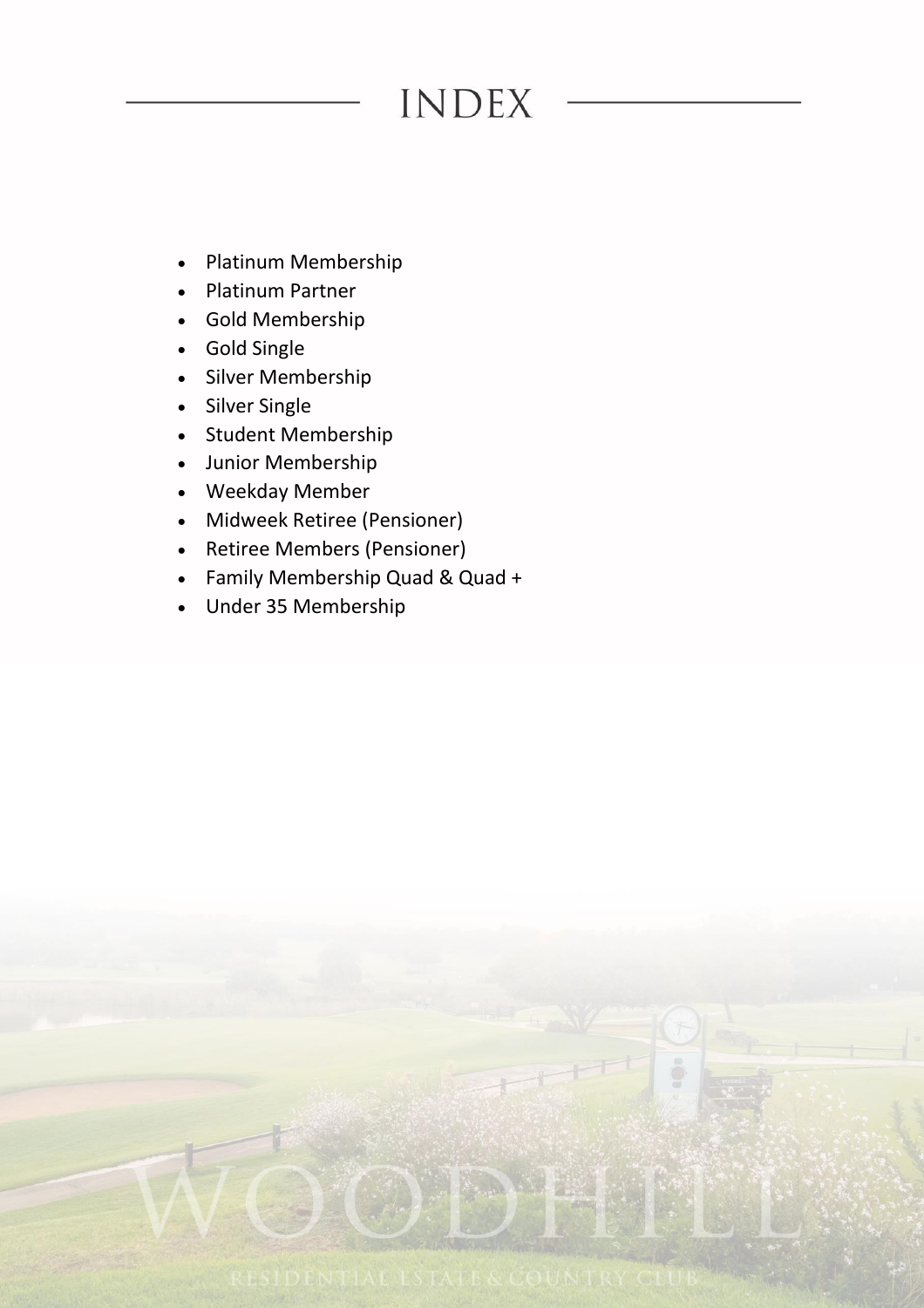#### **Platinum Membership Platinum Single R18 130.00**

- Platinum member of the Club.
- Unlimited rounds per annum.
- Two weeks advance booking.
- Qualify for league/club championship & club events.
- 1 x Handicap cards.
- Unlimited driving range use.
- Qualify for WCC loyalty card.
- Monthly debit order **R1700.00.**

#### **Platinum Partner R31 890.00**

- Husband & Wife or life partner included.
- Unlimited rounds per annum.
- Two weeks advance booking.
- Qualify for league/club championship & club events.
- 2 x Handicap cards.
- Unlimited Driving range use.
- Qualify for WCC loyalty card.
- Monthly debit order **R2980.00.**

#### **Gold Membership Gold Partner R27 980.00**

- Husband & Wife or life partner included.
- 2 x 10 Free rounds per annum.
- Two weeks advance booking.
- Qualify for league/club championship & club events.
- 2 x Handicap cards.
- Unlimited driving range use.
- Qualify for WCC loyalty card.
- Monthly debit order **R2610.00.**

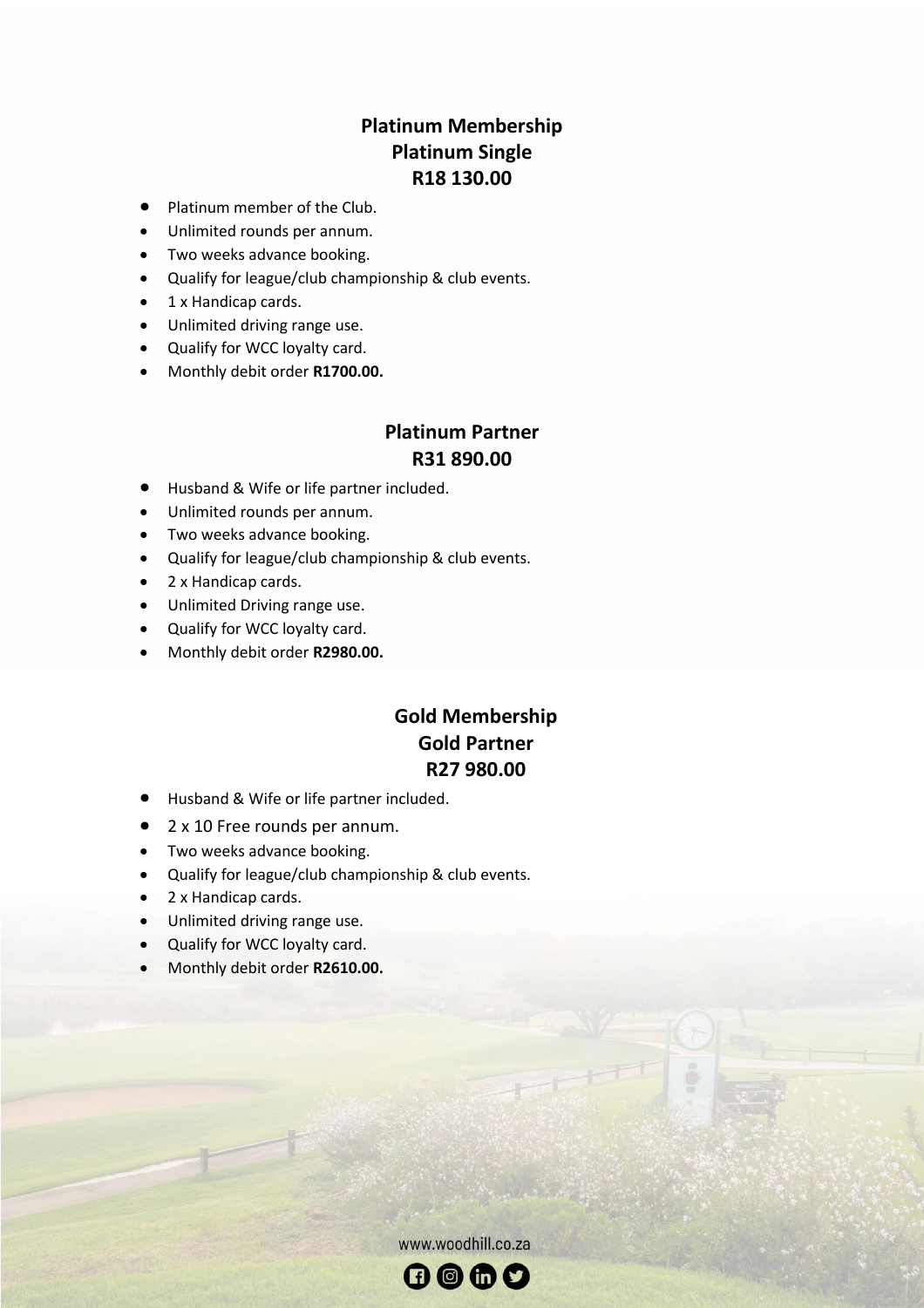### **Gold Single R15 880.00**

- Full members of the Club.
- Two weeks advance booking.
- 20 free rounds per annum.
- Qualify for league/club championship & club events.
- 1 x Handicap card.
- Unlimited Driving range use.
- Qualify for WCC loyalty card.
- Monthly debit order **R1500.00.**

#### **Silver Membership Silver Partner R18 610.00**

- Husband & Wife or life partner included.
- 2 x 5 free rounds per annum.
- One-week advance booking.
- Qualify for league/club championship & club events.
- 2 x Handicap cards.
- Unlimited Driving range use.
- Qualify for WCC loyalty card.
- Monthly debit order **R1740.00.**

#### **Silver Single R10 480.00**

- Full member of the Club.
- One-week advance booking.
- 10 free rounds per annum.
- Qualify for league/club championship & club events.
- 1 x Handicap card.
- Unlimited Driving range use.
- Qualify for WCC loyalty card.
- Monthly debit order **R980.00.**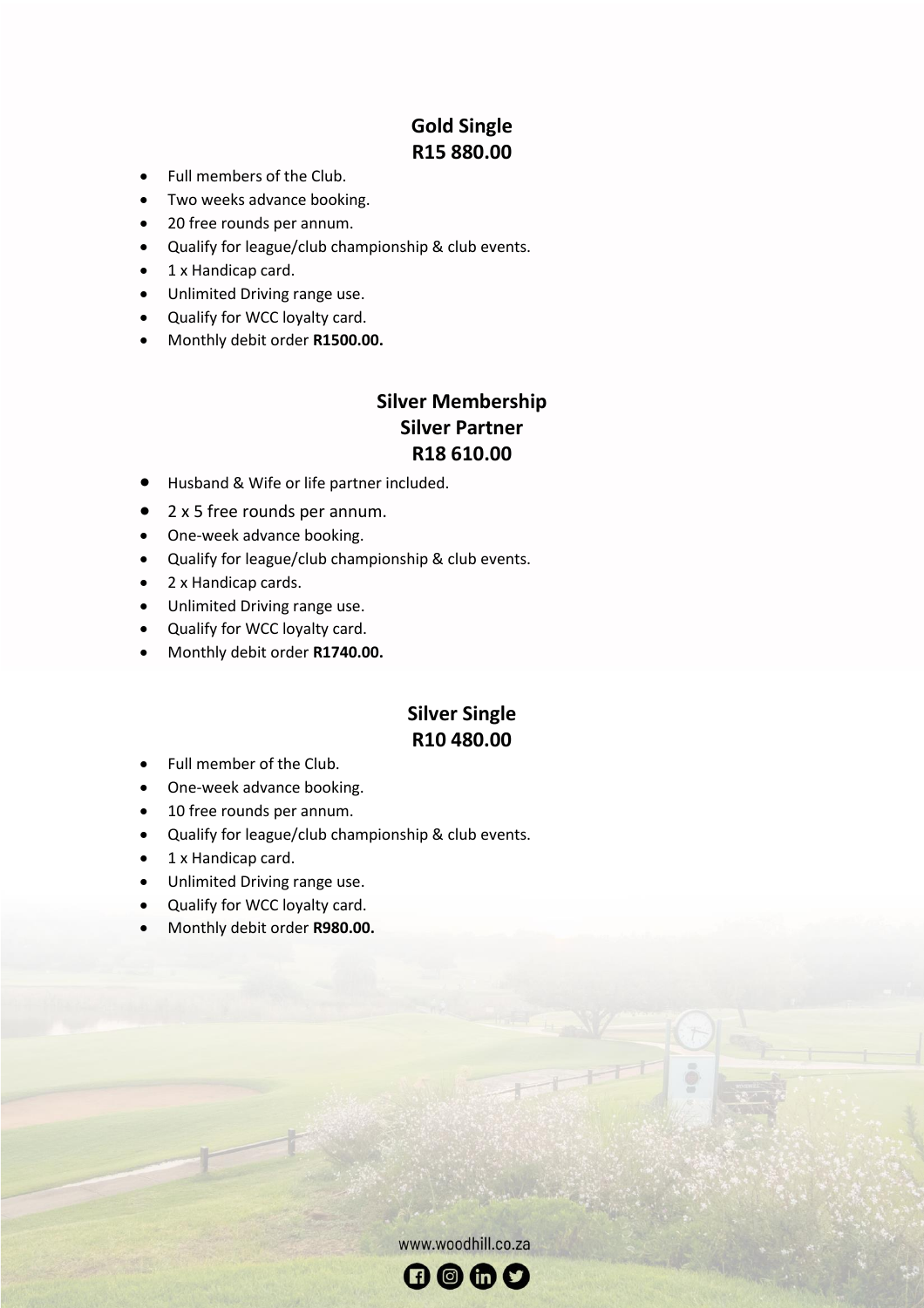#### **Student Membership R4130.00**

- A person who studies full time, no older than 25 years of age (supply proof of registration).
- A full member of the Club.
- One-week advance booking.
- Allowed to play Monday-Sunday.
- Qualify for league/club championships & club events.
- Discounted Students green fees apply during the weekdays (Mon PM Fri AM).
- Full member fees apply over weekends (Fri PM Sun PM).
- 1 x Handicap card.
- Unlimited Driving range use.
- Qualify for WCC loyalty card.
- Monthly debit order **R385.00.**

#### **Junior Membership R3380.00**

- A person who has not yet turned 19 by the first day of the financial year of the club (1 March).
- Unlimited golf rounds Mon PM Fri AM.
- Full members of the Club.
- One-week advance booking.
- Qualify for league/ Club championship and club events.
- Full member rates apply over the weekends (Fri PM Sun PM).
- 1 x Handicap card.
- Unlimited Driving range use.
- Qualify for WCC loyalty card.
- Monthly debit order **R315.00.**

# **Weekday Member<br>R6380.00**<br>May – Friday **R6380.00**

- Only member of the club Monday Friday.
- Affiliation fees will apply over the weekends
- One-week advanced booking.
- Do not qualify for league/ Club chare dionship and club events.
- 1 x Handicap card.
- Unlimited Driving range use.
- Qualify for WCC loyalty  $ca(\overline{a})$
- Monthly debit order **R6000.**

www.woodhill.co.za  $\mathbf \Theta$   $\mathbf \Theta$   $\mathbf \Theta$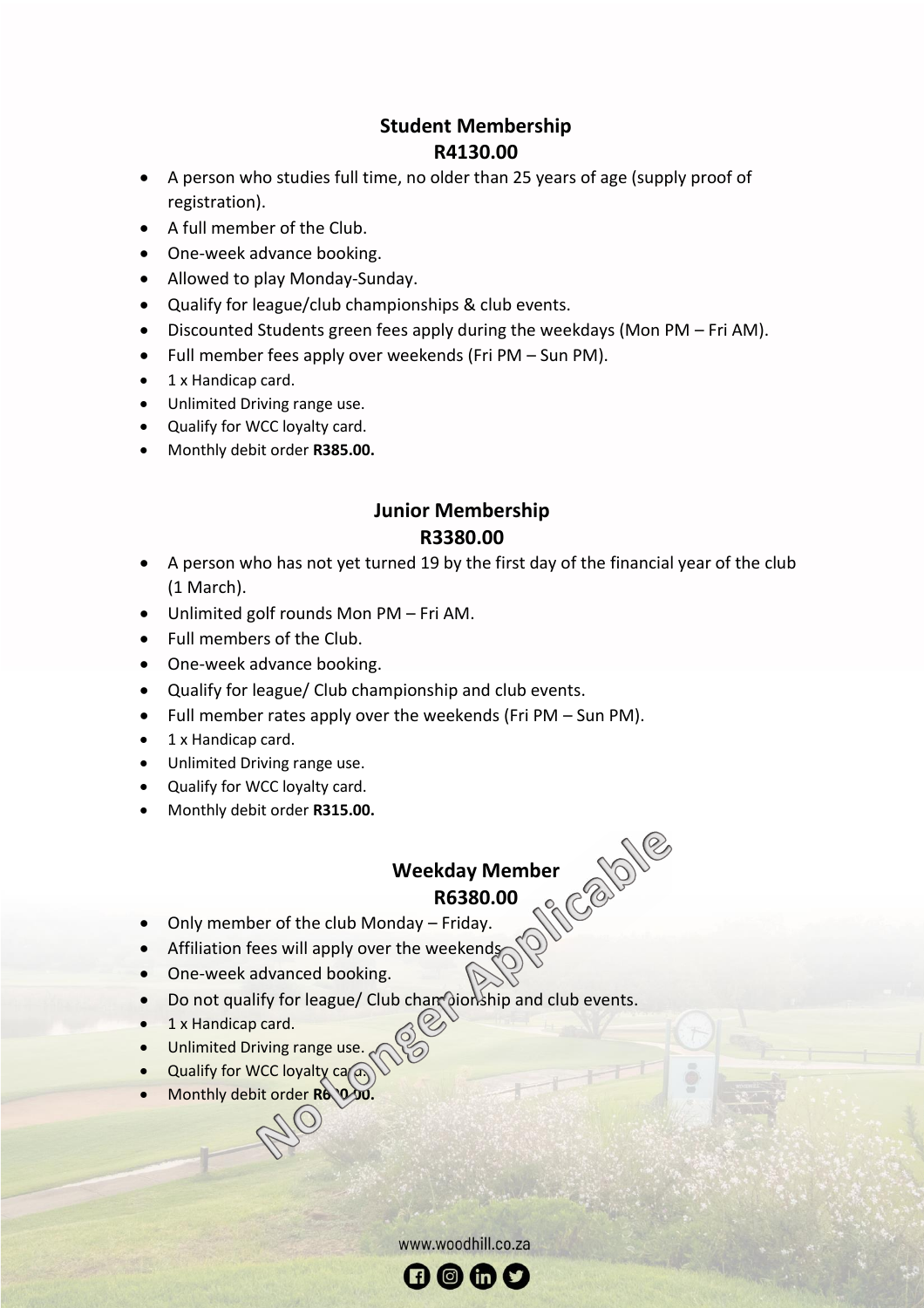# **Midweek Retiree (Pensioner) R3580.00**

- A person who is older than 60 years.
- Only members Mondays Friday.
- Discounted green fees Monday Friday.
- Affiliation fees apply over weekends.
- One-week advanced booking.
- Do not qualify for league/  $C_{\text{min}}$  campionship and club events.
- 1 x Handicap card.
- Unlimited Driving range  $(i)$
- Qualify for WCC  $\log_{10}\log_{10}$
- **Monthly deb**  $(\mathcal{A})$ **r R340.00.**

#### **Retiree Members (Pensioner) R4880.00**

- A person who is older than 60 years.
- Qualify for league/Club championship and Club events.
- Discounted green fees Monday Fridays.
- Full members green fees apply over weekends.
- One-week advance booking.
- 1 x Handicap card.
- Unlimited Driving range use.
- Qualify for WCC loyalty card.
- Monthly debit order **R450.0**

#### **Family Membership Quad & Quad + R18 000**

- Full members of the Club Husband & Wife/Partner and 2 children.
- Add another child for R2000.00.
- One weeks advance booking.
- Qualify for league/club championship & club events.
- 4 x Handicap cards.
- Unlimited driving range use.
- Qualify for WCC loyalty card.
- Kids under 10 play free Mon PM Fri AM.

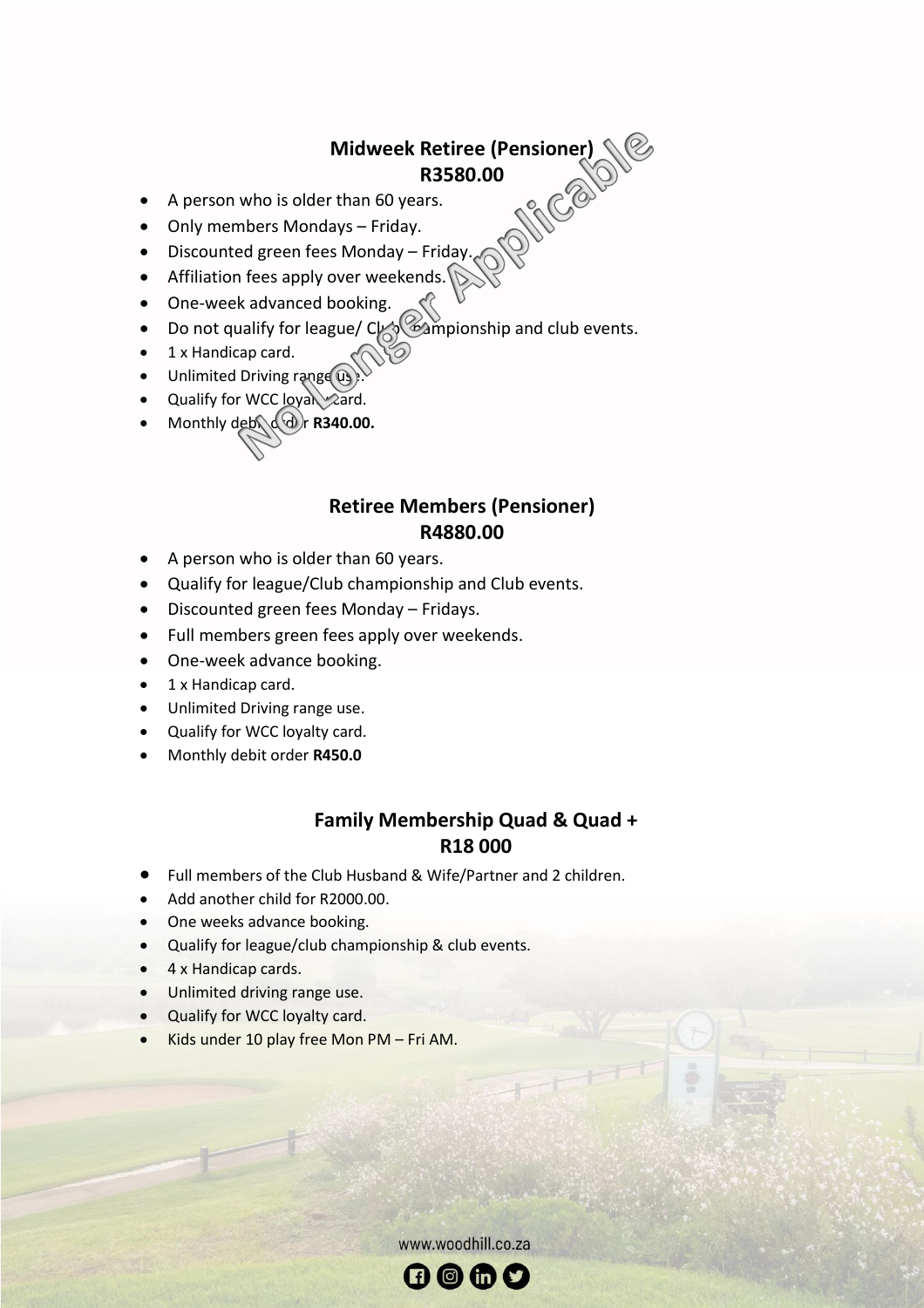# **Under 35 Membership R5580.00**

- Full members of the Club.
- One-week advance booking.
- Qualify for league/club championship & club events.
- 1 x Handicap cards.
- Unlimited Driving range use.
- Qualify for WCC loyalty card.
- Monthly debit order **R520.00.**